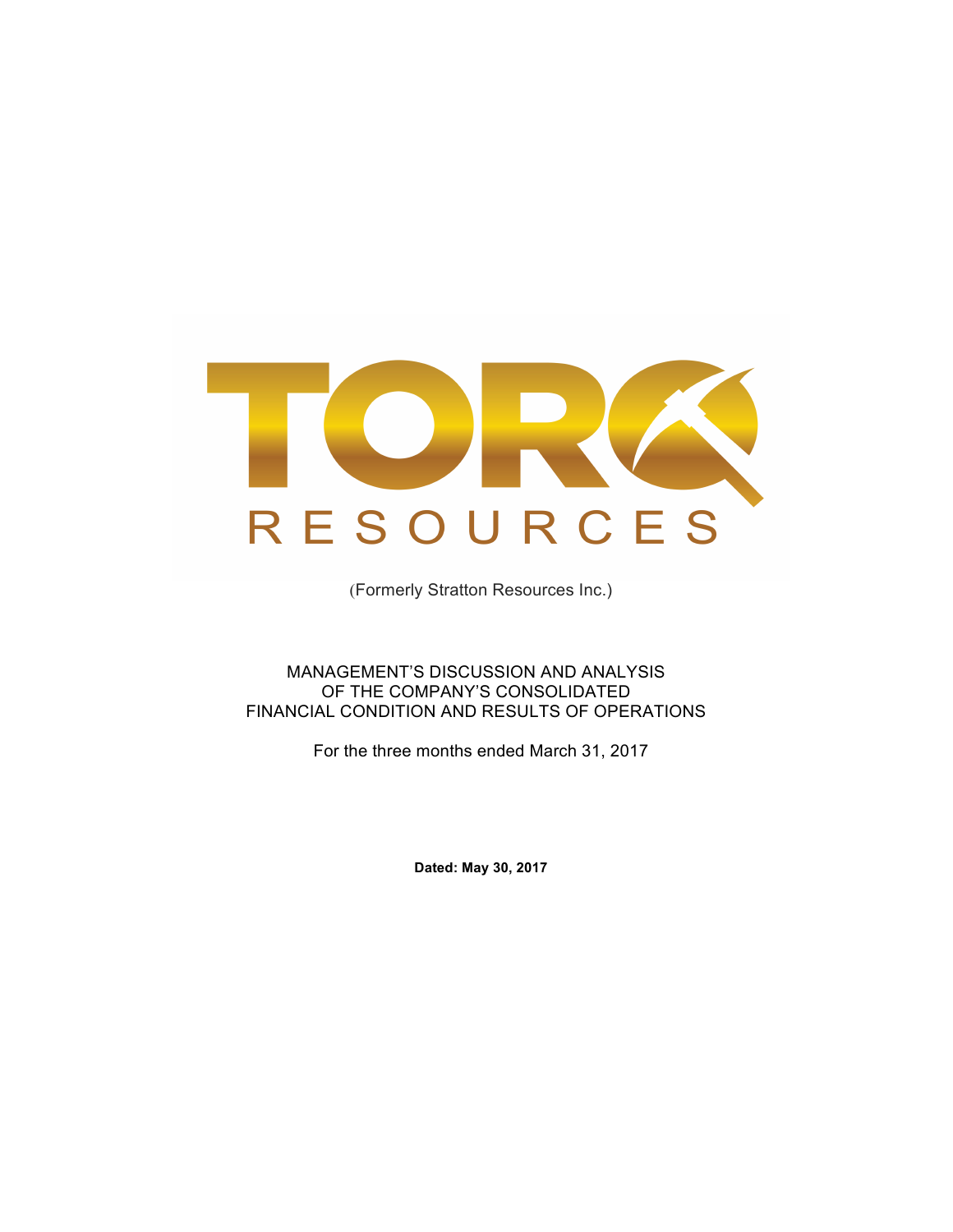(formerly Stratton Resources Inc.)

Management's Discussion and Analysis Three months ended March 31, 2017 **Expressed in Canadian Dollars** Expressed in Canadian Dollars

### **1.1 Date and forward-looking statements**

This Management Discussion and Analysis ("MD&A") of Torq Resources Inc. (formerly Stratton Resources Inc.) (the "Company" or "Torq") has been prepared by management to assist the reader to assess material changes in the financial condition and results of operations of the Company as at March 31, 2017 and for the three months then ended. This MD&A should be read in conjunction with the condensed consolidated interim financial statements of the Company for the three months ended March 31, 2017 and 2016 and the notes thereto, as well as the annual audited consolidated financial statements of the Company for the years ended December 31, 2016 and 2015. All financial information has been prepared in accordance with International Financial Reporting Standards ("IFRS" or "GAAP") and all dollar amounts presented are Canadian dollars unless otherwise stated.

The effective date of this MD&A is May 30, 2017.

This MD&A may contain "forward-looking statements" which reflect the Company's current expectations regarding the future results of operations, performance and achievements of the Company, including but not limited to statements with respect to the Company's plans or future financial or operating performance, the estimation of mineral reserves and resources, conclusions of economic assessments of projects, the timing and amount of estimated future production, costs of future production, future capital expenditures, costs and timing of the development of deposits, success of exploration activities, permitting time lines, requirements for additional capital, sources and timing of additional financing, realization of unused tax benefits and future outcome of legal and tax matters.

The Company has tried, wherever possible, to identify these forward-looking statements by, among other things, using words such as "anticipate," "believe," "estimate," "expect", "budget", or variations of such words and phrases or state that certain actions, events or results "may", "could", "would", "might" or "will be taken", "occur" or "be achieved".

The statements reflect the current beliefs of the management of the Company, and are based on currently available information. Accordingly, these statements are subject to known and unknown risks, uncertainties and other factors, which could cause the actual results, performance, or achievements of the Company to differ materially from those expressed in, or implied by, these statements. These uncertainties are factors that include but are not limited to risks related to international operations; risks related to general economic conditions and credit availability; actual results of current exploration activities, unanticipated reclamation expenses; fluctuations in prices of base and precious metals; fluctuations in foreign currency exchange rates, increases in market prices of mining consumables; accidents, labour disputes, title disputes, claims and limitations on insurance coverage and other risks of the mining industry; delays in obtaining governmental approvals or financing or in the completion of development or construction activities, changes in national and local government regulation of mining operations, tax rules and regulations, and political and economic developments in countries in which the Company operates, as well as other factors. Additional information relating to the Company and its operations is available on SEDAR at www.sedar.com and on the Company's web site at www.torqresources.com.

The Company's management reviews periodically information reflected in forward-looking statements. The Company has and continues to disclose in its Management's Discussion and Analysis and other publicly filed documents, changes to material factors or assumptions underlying the forward-looking statements and to the validity of the statements themselves, in the period the changes occur.

Historical results of operations and trends that may be inferred from the following discussions and analysis may not necessarily indicate future results from operations.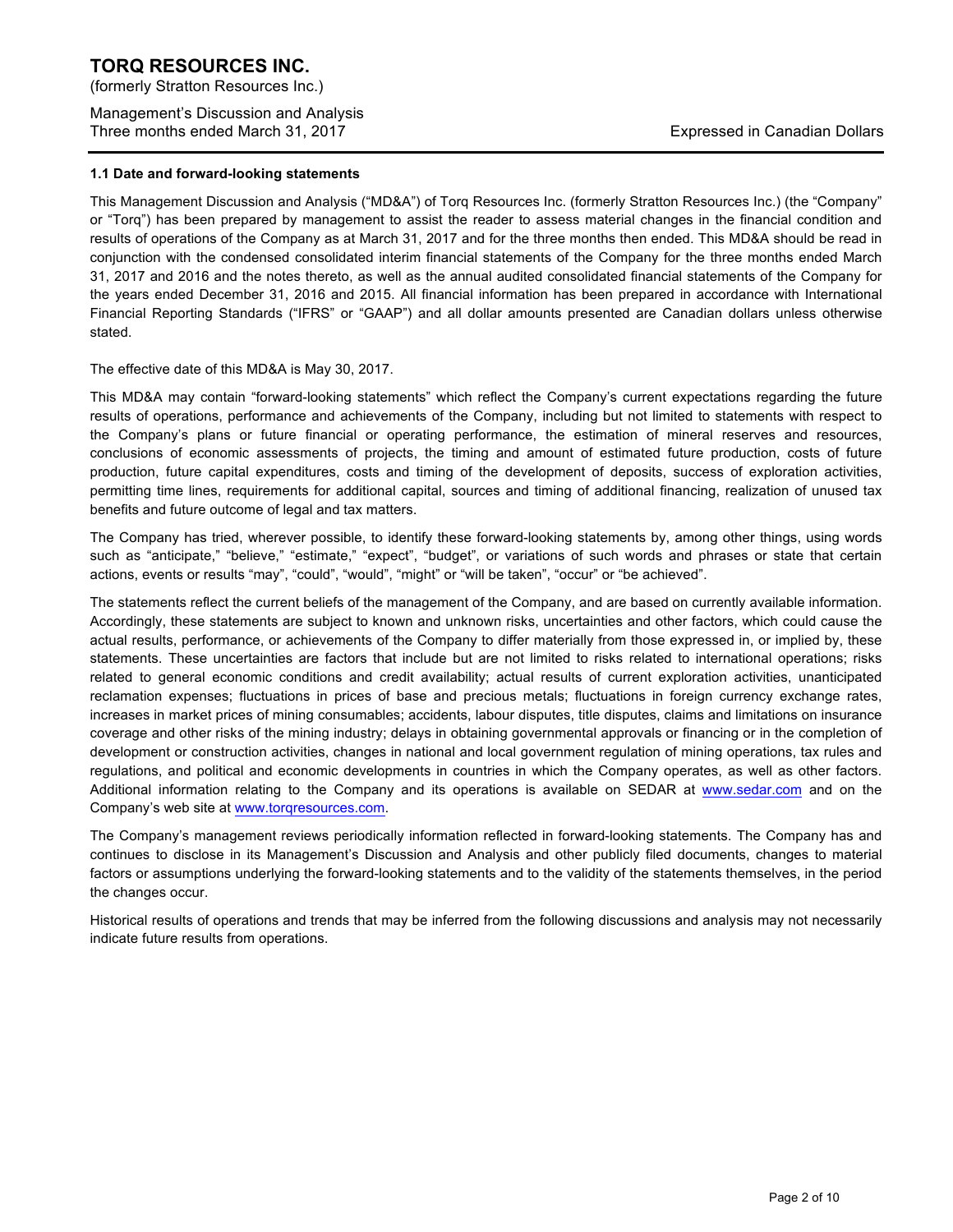(formerly Stratton Resources Inc.)

Management's Discussion and Analysis Three months ended March 31, 2017 **Expressed in Canadian Dollars** Expressed in Canadian Dollars

# **1.2 Over-all performance**

# **1.2.1 Description of business**

Torq is a junior exploration company focused on the acquisition, exploration and development of mineral resource properties. On March 15, 2017, the Company changed its name from Stratton Resources Inc. to Torq Resources Inc. The Company is incorporated under the Business Corporations Act (British Columbia) and is a reporting issuer in British Columbia, Alberta and Ontario. The Company is listed on the TSX Venture Exchange ("the Exchange") as a Tier 2 mining issuer, and its shares trade under the symbol TORQ.V.

As at the date of this MD&A, the organizational structure of Stratton is as follows:

| <b>Subsidiary</b>                    | Place of      | <b>Beneficial Interest</b> |
|--------------------------------------|---------------|----------------------------|
|                                      | incorporation |                            |
| Stratton Resources (Canada) Ltd.     | BC, Canada    | 100%                       |
| Gecon OOD                            | Bulgaria      | 100%                       |
| Archelaus Resources DOOEL (inactive) | Macedonia     | 100%                       |
| Balakros Resources DOOEL (inactive)  | Macedonia     | 100%                       |

# **1.2.2 Newfoundland option**

On November 3, 2016, the Company announced that it has entered into an option agreement with Wildwood Exploration Inc. to acquire the rights to approximately 119,000 hectares in Newfoundland, Canada (the "Option"). Under the terms of the Option, the Company may acquire a 100% interest, subject to a NSR royalty, in 4,777 mineral claims through a combination of work expenditures and cash and share payments as listed in the table below:

|                                                  |                | Torg                 |                          |
|--------------------------------------------------|----------------|----------------------|--------------------------|
| Due dates                                        | Cash Payments  | <b>Common Shares</b> | <b>Work Expenditures</b> |
| Upon approval of the TSX Venture Exchange (PAID) | 75,000<br>S    | 100.000              | \$                       |
| On or before October 28, 2017                    | 150,000        | 200,000              | 250,000                  |
| On or before October 28, 2018                    | 200.000        | 250,000              | 500,000                  |
| On or before October 28, 2019                    | 250,000        | 400.000              | 500,000                  |
| On or before October 28, 2020                    | 175.000        | 500.000              | 1,000,000                |
| On or before October 28, 2021                    |                | 1,750,000            |                          |
| Total                                            | 850.000<br>\$. | 3.200.000            | \$2,250,000              |

The NSR is 2.0% with 50% (being 1.0%) buyable for \$3,000,000 any time.

As at March 31, 2017, the Company incurred \$463,044 in exploration expenditures on the project thereby fully meeting and exceeding the work expenditures requirement until October 28, 2017.

# Exploration results

During the forth quarter of 2016, the Company conducted an initial survey of the mineral claims that included:

- A reconnaissance-scaled glacial till sampling program designed to provide systematic geochemical coverage over areas of the properties considered prospective for buried mineralized systems; and
- Preliminary boulder float and in-place outcrop documentation including random grab sample collection for analytical work.

A total of 1,027 till samples were collected which have help identify a number of areas within the property with anomalous gold values. For full results of the 2016 program, please refer to the Company's technical report dated March 1, 2017 available on SEDAR.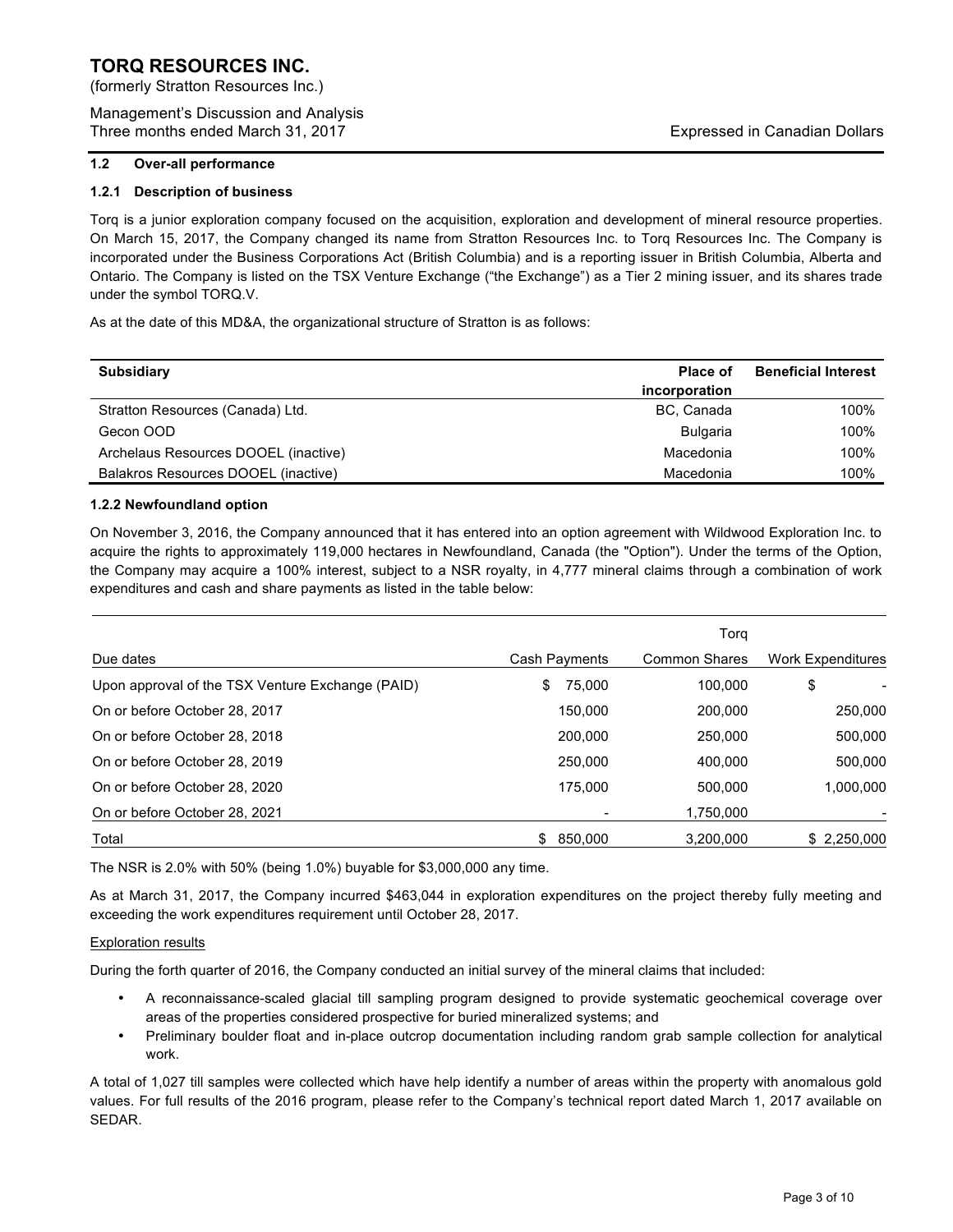(formerly Stratton Resources Inc.)

Management's Discussion and Analysis Three months ended March 31, 2017 **Expressed in Canadian Dollars** Expressed in Canadian Dollars

# **1.2.3 Gecon investment agreement**

Effective November 16, 2016, pursuant to an investment agreement, the Company acquired a beneficial interest in 100% of the capital of a Bulgarian shell company, Gecon OOD ("Gecon"), for the purposes of establishing mineral exploration operations in the country. Pursuant to the investment agreement between the Company and Gecon's former shareholder, the Company will pay a minimum of USD 50,000 and a maximum of USD 200,000 at any time within a 3-year period of signing the investment agreement in exchange for its beneficial interest in Gecon.

The Gecon financial liability was revalued at March 31, 2017 to \$216,207 with the change in fair value of \$2,265 since December 31, 2016 recognized in the comprehensive statement of loss.

# **1.2.4 Mineral property expenditures**

During the three months ended March 31, 2017, the Company incurred \$nil in mineral property acquisition costs and \$74,092 in exploration and evaluation expenditures as follows:

|                                         | Newfoundland  |
|-----------------------------------------|---------------|
| Balance as at December 31, 2016         | \$<br>605,232 |
| Additions during the period:            |               |
| <b>Exploration and evaluation costs</b> |               |
| Drilling and sampling                   | 40,469        |
| Logistics                               | 11,902        |
| Project support cost                    | 6,707         |
| Wages and consultants                   | 14,914        |
| Total additions for the period          | 74,092        |
| Balance as at March 31, 2017            | \$<br>679,324 |

# **1.3 Selected annual information**

The following represents selected information of the Company for the three most recently completed financial years:

|                                       | 2016          | 2015          | 2014         |
|---------------------------------------|---------------|---------------|--------------|
| Net loss for the year.                | \$ (660, 499) | \$ (460, 357) | \$ (132,887) |
| Total comprehensive loss for the year | \$ (661, 532) | \$ (460, 357) | \$ (132,887) |
| Basic and diluted loss per share      | (0.02)        | (0.01)        | (0.00)       |
| Working capital                       | 5,553,663     | (414, 442)    | (279,419)    |
| Total assets                          | 6,792,568     | 223,518       | 687,456      |
| Total long term liabilities           | -             |               |              |
| Shareholder's equity                  | (5,940,423)   | (414, 442)    | 45,915       |
| Cash dividends per share              | -             |               |              |

The Company generated no revenues from operations during the fiscal periods ended December 31, 2016 and 2015, other than interest income of \$10,872 and \$1,714 respectively.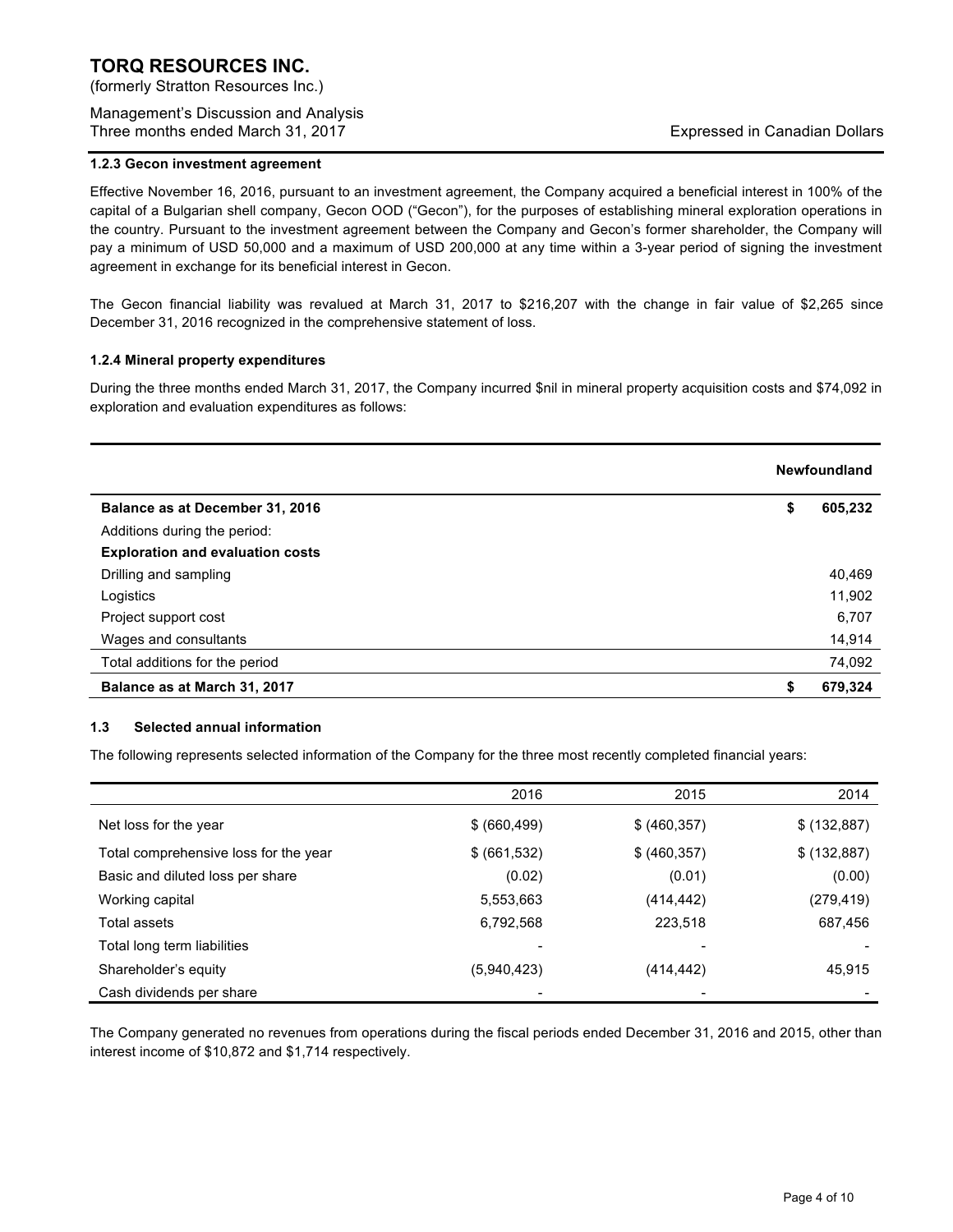(formerly Stratton Resources Inc.)

Management's Discussion and Analysis Three months ended March 31, 2017 **Expressed in Canadian Dollars** Expressed in Canadian Dollars

# **1.4 Results of operations**

### **The three months ended March 31, 2017 and 2016**

Net loss for the three months ended March 31, 2017 was \$292,938 compared to a net loss of \$25,407 for the same period in the previous year.

Significant variance are discussed as follows:

- During the three months ended March 31, 2017, the Company incurred \$217,664 in administrative expenses compared with \$26,120 in same period in 2016. This increase is attributable to additional administrative wages and office, administration and legal costs in support of the Newfoundland and Bulgarian operations and project investigation activities. Costs in the same period for the prior period did not yet include any support for the Newfoundland Project or Bulgarian operations.
- Total project investigation costs for the three months ended March 31, 2017 were \$111,943 compared to \$nil in the comparative period. These costs were incurred in connection with investigation of potential mineral property acquisitions in Canada, US and Southeastern Europe.

# **1.5 Summary of quarterly results**

The Company is a mineral exploration company and currently has no producing properties or operating income. However, the Company records interest earned on cash balances held at financial institutions, which depends upon cash balances available to fund its acquisition and exploration activities and administrative expenses. A summary of quarterly results is shown below:

| Quarter ended      | Interest and | Net loss | Total              | Loss per share |
|--------------------|--------------|----------|--------------------|----------------|
|                    | other income |          | Comprehensive loss |                |
|                    | \$           | \$       | \$                 | S              |
| March 31, 2017     | 15,812       | 292,938  | 295,089            | 0.00           |
| December 31, 2016  | 9,998        | 564,802  | 565,826            | 0.01           |
| September 30, 2016 | 321          | 35.098   | 35.098             | 0.00           |
| June 30, 2016      | 57           | 35,192   | 35,192             | 0.00           |
| March 31, 2016     | 496          | 25.407   | 25.407             | 0.00           |
| December 31, 2015  | 550          | 37,152   | 37.152             | 0.00           |
| September 30, 2015 | 870          | 342.343  | 342.343            | 0.01           |
| June 30, 2015      | 294          | 43,916   | 43,916             | 0.00           |
| March 31, 2015     |              | 36.946   | 36.946             | 0.00           |

Up until September 30, 2016, the quarters ended in 2016 and 2015, except for the quarter ended September 30, 2015, show decreasing net loss and comprehensive loss over previous periods due to management's efforts to reduce administration expenses. During the quarter ended September 30, 2015, the Company recorded a write-off of \$325,334 related to the Company's decision to let lapse the claims of the Lunar project. During the quarters ended December 31, 2016 and March 31, 2017, the Company incurred increasing net losses, which reflect a ramp up of project investigation activities and support costs. In addition, the quarter end December 31, 2016 included the one-time Gecon startup costs.

# **1.6 Liquidity and capital resources**

The Company finances its operations by raising capital in the equity markets. For the foreseeable future, the Company will need to rely on the sale of its securities to provide working capital and to finance its mineral property acquisition and exploration activities.

As at March 31, 2017, the Company had cash of \$18,067,430 and working capital of \$17,713,974 compared to cash of \$5,864,033 and a net working capital deficit of \$5,335,191 as at December 31, 2016.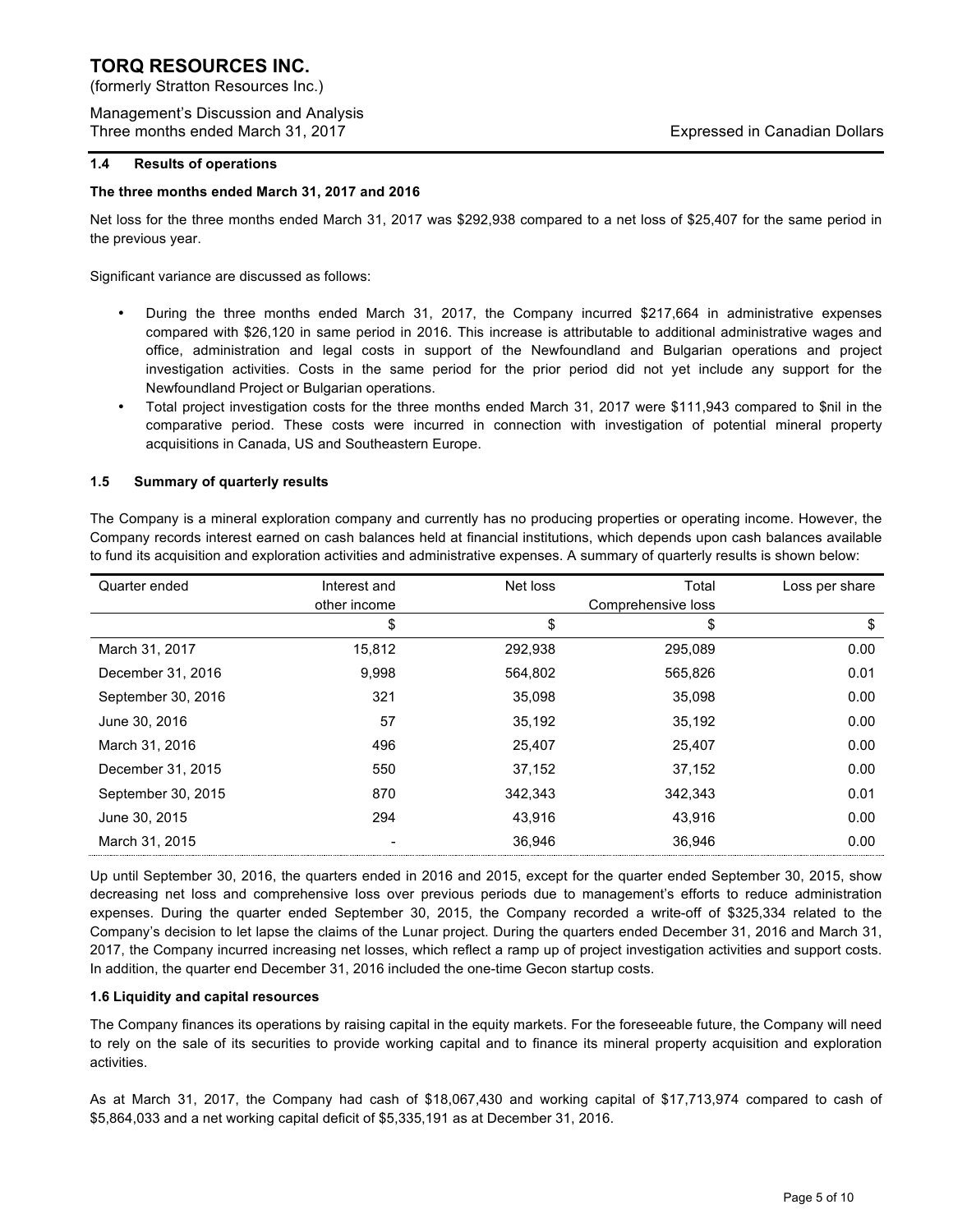(formerly Stratton Resources Inc.)

Management's Discussion and Analysis Three months ended March 31, 2017 **Expressed in Canadian Dollars** Expressed in Canadian Dollars

# **1.6 Liquidity and capital resources (continued)**

The cash balance of \$18,067,430 as at March 31, 2017 is sufficient to meet the cash requirements for the Company's administrative overhead and maintaining its mineral interests for the next twelve months.

Effective June 30, 2013, UMS agreed to settle historic payable balances totaling \$609,388 with a note payable for an equivalent value. The note payable was repaid in full effective August 30, 2016, with funds from a private placement completed in August 2016 (see 1.8).

# Common share issuances

On February 27, 2017, the Company closed a private placement for gross proceeds of \$13,195,000 (the "February 2017 Placement") pursuant to which the Company issued an aggregate of 20,300,000 common shares at a price of \$0.65 per common share. Share issue costs related to the February 2017 Private Placement, which included commissions and professional and regulatory fees, totalled \$447,036.

| Intended Use of Proceeds of                                                                                                                |              | <b>Actual Use of Proceeds to</b>                                                                                                         |           | (Over)/under |
|--------------------------------------------------------------------------------------------------------------------------------------------|--------------|------------------------------------------------------------------------------------------------------------------------------------------|-----------|--------------|
| <b>February 2017 Private Placement</b>                                                                                                     |              | March 31, 2017                                                                                                                           |           | expenditure  |
| <b>Offering Expenses</b>                                                                                                                   | \$447,036    | <b>Offering Expenses</b>                                                                                                                 | \$447,036 |              |
| Project<br>Acquisition<br>and<br>exploration                                                                                               |              | Acquisition of Newfoundland<br>project and exploration                                                                                   |           |              |
|                                                                                                                                            | \$10,747,964 | Other project investigation<br>costs (including Gecon startup<br>costs)                                                                  |           | \$10,747,964 |
| Administration and general<br>working capital                                                                                              | \$2,000,000  |                                                                                                                                          |           | \$2,000,000  |
| Total                                                                                                                                      | \$13,195,000 | Total                                                                                                                                    | \$447,036 | \$12,747,964 |
| Explanation of variances and the impact of variances on the<br>ability of the Company to achieve its business objectives<br>and milestones |              | Up until March 31, 2017, the Company's expenditures were from existing<br>treasury including the proceeds from the August 2016 Placement |           |              |

On August 30, 2016, the Company closed a private placement for gross proceeds of \$7,000,000 (the "August 2016 Placement") pursuant to which the Company issued an aggregate of 20,000,000 common shares at a price of \$0.35 per common share. Share issue costs related to the Private Placement, which included professional and regulatory fees, totalled \$43,612. There were no commissions or brokerage fees paid in connection with the Private Placement.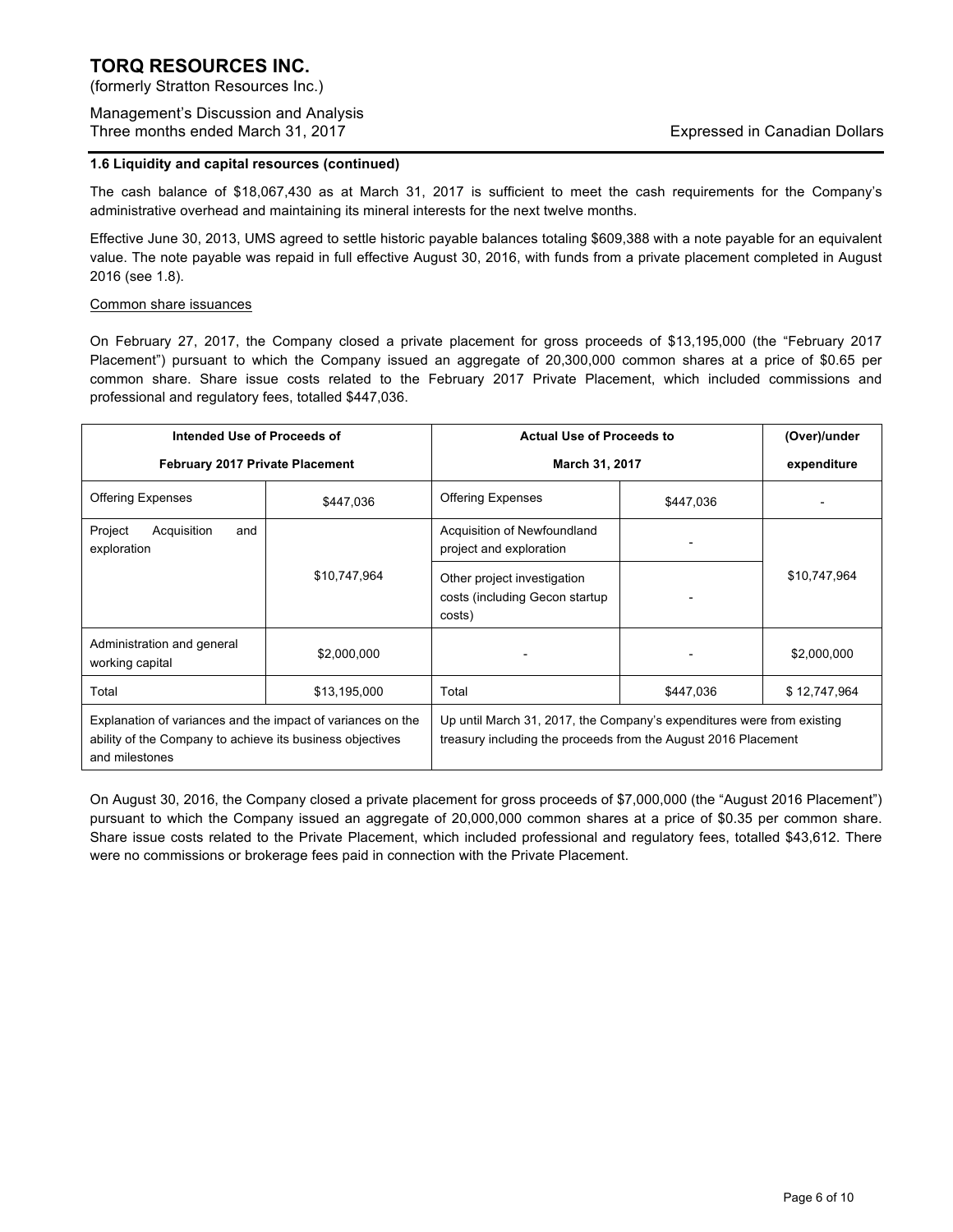(formerly Stratton Resources Inc.)

Management's Discussion and Analysis Three months ended March 31, 2017 **Expressed in Canadian Dollars** Expressed in Canadian Dollars

# **1.6 Liquidity and capital resources (continued)**

| Intended Use of Proceeds of                                                                                                                |             | Actual Use of Proceeds from September 1, 2016                                              |             | (Over)/under |
|--------------------------------------------------------------------------------------------------------------------------------------------|-------------|--------------------------------------------------------------------------------------------|-------------|--------------|
| <b>August 2016 Private Placement</b>                                                                                                       |             | To March 31, 2017                                                                          |             | expenditure  |
| <b>Offering Expenses</b>                                                                                                                   | \$43,612    | <b>Offering Expenses</b>                                                                   | \$43,612    |              |
| Project<br>Acquisition<br>and<br>exploration                                                                                               |             | Acquisition of Newfoundland<br>project and exploration                                     | \$528,936   |              |
|                                                                                                                                            | \$4,956,388 | Other project investigation<br>costs (including Gecon startup<br>costs)                    | \$385,890   | \$4,041,562  |
| Administration and general<br>working capital                                                                                              | \$2,000,000 |                                                                                            | \$909,104   | \$1,090,896  |
| Total                                                                                                                                      | \$7,000,000 | Total                                                                                      | \$1,867,542 | \$5,132,458  |
| Explanation of variances and the impact of variances on the<br>ability of the Company to achieve its business objectives<br>and milestones |             | The Company's has only expended a proportion of the funds raised through<br>the placement. |             |              |

# **1.7 Off-balance sheet arrangements**

The Company has not engaged in any off-balance-sheet arrangements such as obligations under guarantee contracts, a retained or contingent interest in assets transferred to an unconsolidated entity, any obligation under derivative instruments or any obligation under a material variable interest in an unconsolidated entity that provides financing, liquidity, market risk or credit risk support to the Company or engages in leasing, hedging or research and development services with the Company.

# **1.8 Related party transactions**

All transactions with related parties have occurred in the normal course of operations and are measured at their fair value as determined by management. All amounts are unsecured, non-interest bearing and have no specific terms of settlement, unless otherwise noted.

|                                                           | Three months ended March 31, |          |
|-----------------------------------------------------------|------------------------------|----------|
|                                                           | 2017                         | 2016     |
| Universal Mineral Services Ltd.                           |                              |          |
| Included in the statement of loss and comprehensive loss: |                              |          |
| <b>Bank charges</b>                                       | \$571                        | S<br>142 |
| Consulting fees, directors' fees, wages and benefits      | 38910                        | 8.541    |
| Office, rent and administration                           | 34.913                       | 9,067    |
| Project evaluation costs                                  | 31,675                       |          |
| Regulatory, transfer agent and shareholder information    | 730                          |          |
| Capitalized to mineral property interest:                 |                              |          |
| Newfoundland project                                      | 6.442                        |          |
| Total transactions for the years                          | \$113.241                    | \$17.750 |

Universal Mineral Services Ltd., ("UMS") is a private company with directors and officers in common that, pursuant to an agreement dated December 30, 2015, provides office space and administrative services to the Company on a cost recovery basis. The outstanding balance owing at March 31, 2017 was \$40,807 (December 31, 2016 - \$30,388) and prepaid expenses and deposits balance was \$50,000 (December 31, 2016 - \$31,000).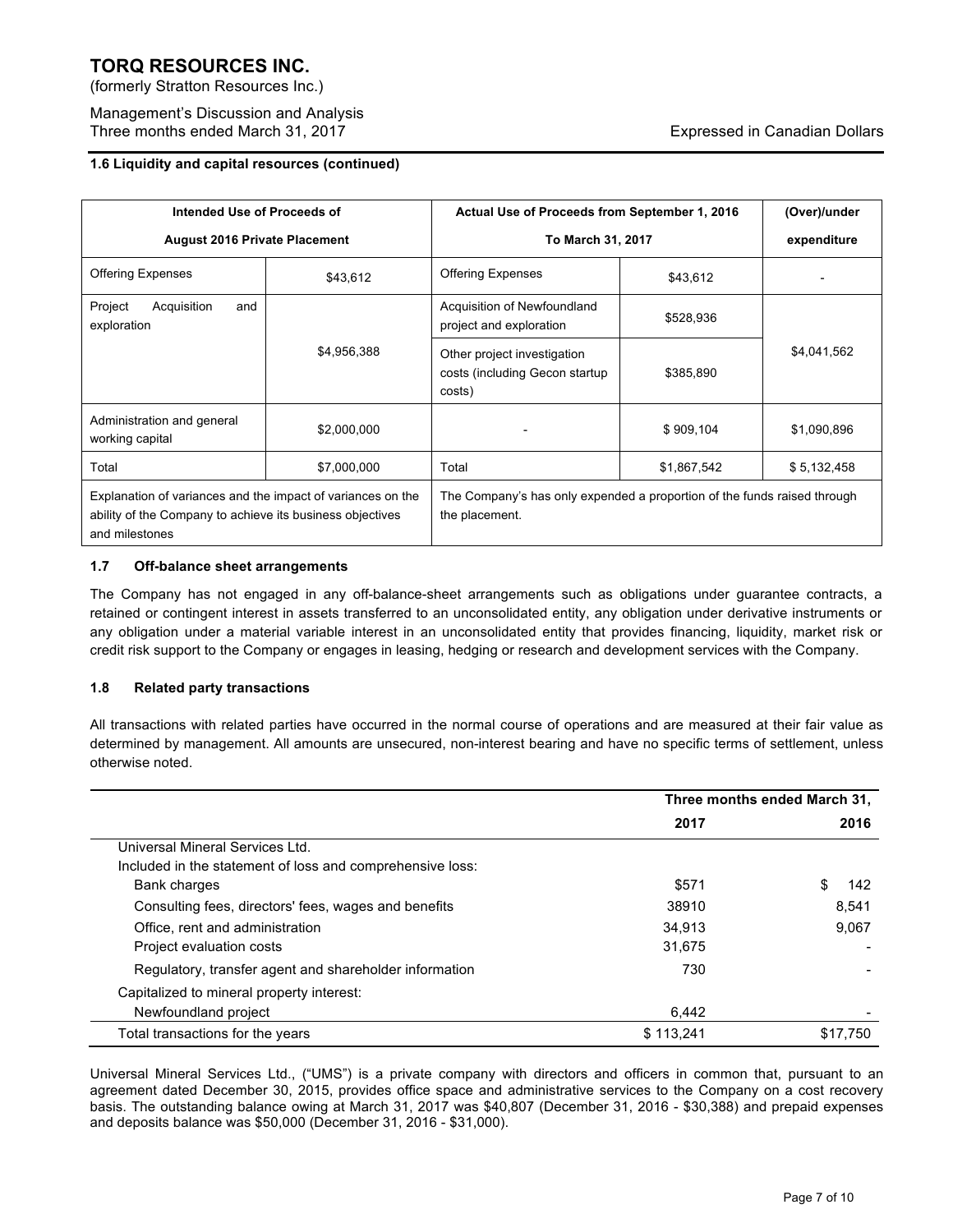(formerly Stratton Resources Inc.)

Management's Discussion and Analysis Three months ended March 31, 2017 **Expressed in Canadian Dollars** Expressed in Canadian Dollars

# **1.8 Related party transactions (continued)**

#### Key management compensation

In addition to the transactions disclosed above, the Company provided the following compensation to key management members:

|                     | Three months ended March 31, |      |
|---------------------|------------------------------|------|
|                     | 2017                         | 2016 |
| Short-term benefits | \$53,580                     | -    |

#### **1.9 Subsequent event**

None.

# **1.10 Proposed transactions**

None.

# **1.11 Critical accounting estimates**

This section is not required as the Company is a Venture Issuer, as the term is defined in National Instrument 51-102 *Continuous Disclosure Obligations*.

#### **1.12 Changes in accounting policies not yet effective**

The following standards and interpretations have been issued but are not yet effective as of March 31, 2017. The Company did not adopt early any of these standards.

# Revenue Recognition

In May 2014, the IASB issued IFRS 15 – Revenue from Contracts with Customers ("IFRS 15") which supersedes IAS 11 – Construction Contracts, IAS 18 – Revenue, IFRIC 13 – Customer Loyalty Programs, IFRIC 15 – Agreements for the Construction of Real Estate, IFRIC 18 – Transfers of Assets from Customers, and SIC 31 – Revenue – Barter Transactions Involving Advertising Services. IFRS 15 establishes a single five-step model framework for determining the nature, amount, timing and uncertainty of revenue and cash flows arising from a contract with a customer. The standard is currently mandatory for annual periods beginning on or after January 1, 2018, with early adoption permitted. The Company does not expect the adoption of this standard to impact its financial statements, as currently the Company does not earn revenues.

# Financial instruments

In July 2014, the IASB issued the final version of IFRS 9 – Financial Instruments ("IFRS 9") to replace IAS 39 – Financial Instruments: Recognition and Measurement. IFRS 9 provides a revised model for recognition and measurement of financial instruments and a single, forward-looking "expected loss" impairment model. IFRS 9 also includes a substantially reformed approach to hedge accounting. The standard is effective for annual periods beginning on or after January 1, 2018, with early adoption permitted. The Company is currently evaluating the impact of the adoption of this standard on its consolidated financial statements.

# Leases

In January 2016, the IASB published a new accounting standard, IFRS 16 – Leases ("IFRS 16") which supersedes IAS 17 – Leases. IFRS 16 specifies how to recognize, measure, present and disclose leases. The standard provides a single lessee accounting model, requiring the recognition of assets and liabilities for all leases, unless the lease term is 12 months or less or the underlying asset has a low value. The standard is effective for annual periods beginning on or after January 1, 2019, with early adoption permitted if IFRS 15, has also been applied. The Company does not have any material lease agreements and does not expect the adoption of this standard to materially impact its consolidated financial statements.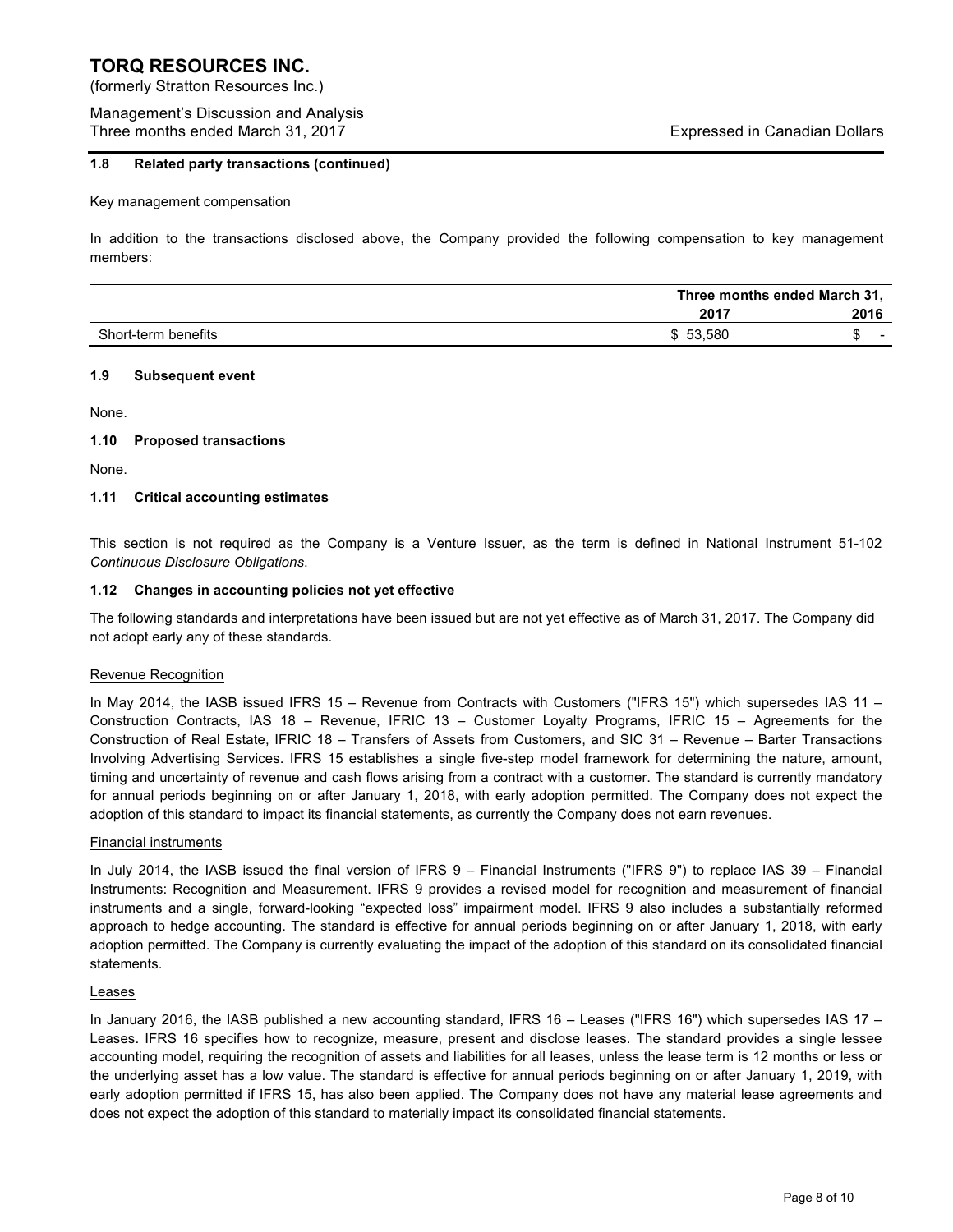(formerly Stratton Resources Inc.)

Management's Discussion and Analysis Three months ended March 31, 2017 **Expressed in Canadian Dollars** Expressed in Canadian Dollars

### **1.13 Financial instruments and other instruments**

As at March 31, 2017, the Company's financial instruments consist of cash, amounts receivable, trade payables and other and Gecon financial liability. The fair values of cash, amounts receivable, trade payables and other approximate their carrying values due to their short-term to maturity.

As at March 31, 2017 and December 31, 2016, the only financial instruments measured at fair value was the Gecon financial liability which is classified under level 3 of the fair value hierarchy. The Gecon financial liability was revalued at March 31, 2017 to \$216,207 with the change in fair value since December 31, 2016 recognized in the comprehensive statement of loss.

The Company's financial instruments are exposed to certain financial risks including, credit risk, currency risks, liquidity risk, interest rate risk and capital risk management. Details of each risk are laid out in the notes to the Company's condensed consolidated interim financial statements.

#### **1.14 Other requirements**

#### **1.14.1 Capital structure**

Authorized share capital consists of: Unlimited number of common shares without par value.

#### **Issued share capital:**

As at May 30, 2017, there are 77,124,164 common shares of the Company issued and outstanding.

As at March 31, 2017, there were 77,124,164 common shares of the Company issued and outstanding.

As at May 30, 2017 and March 31, 2017 there were no share purchase options and warrants outstanding.

#### **1.14.2 Disclosure controls and procedures**

As defined in National Instrument 52-109 Certification of Disclosure in Issuers' Annual and Interim Filings, disclosure controls and procedures require that controls and other procedures be designed to provide reasonable assurance that material information required to be disclosed is duly gathered and reported to senior management in order to permit timely decisions and timely and accurate public disclosure.

Management of the Company, with the participation of the Chief Executive Officer and the Chief Financial Officer, have evaluated the design of the Company's disclosure controls and procedures and the design of internal controls over financial reporting as required by Canadian securities laws, and have concluded that such procedures are adequate to ensure accurate and complete disclosures in public filings.

Management is responsible for the establishment and maintenance of a system of internal control over financial reporting. This system has been designed to provide reasonable assurance that assets are safeguarded and that the financial reporting is accurate and reliable. The condensed consolidated interim financial statements have been prepared by management in accordance with IFRS and in accordance with accounting policies set out in the notes to the consolidated financial statements for the years ended December 31, 2016 and 2015.

There are inherent limitations in all control systems and no disclosure controls and procedures can provide complete assurance that no future errors or fraud will occur. An economically feasible control system, no matter how well conceived or operated, can provide only reasonable, not absolute, assurance that the objectives of the control system are met.

Note: As a Venture Issuer, the Company is not required to certify the design and evaluation of the issuer's disclosure controls and procedures ("DC&P") and internal control over financial reporting ("ICFR") and has not completed such an evaluation; and there are inherent limitations on the ability of Management to design and implement on a cost effective basis DC&P and ICFR for the Company which may result in additional risks to the quality, reliability, transparency and timeliness of interim and annual filings and other reports required under securities legislation.